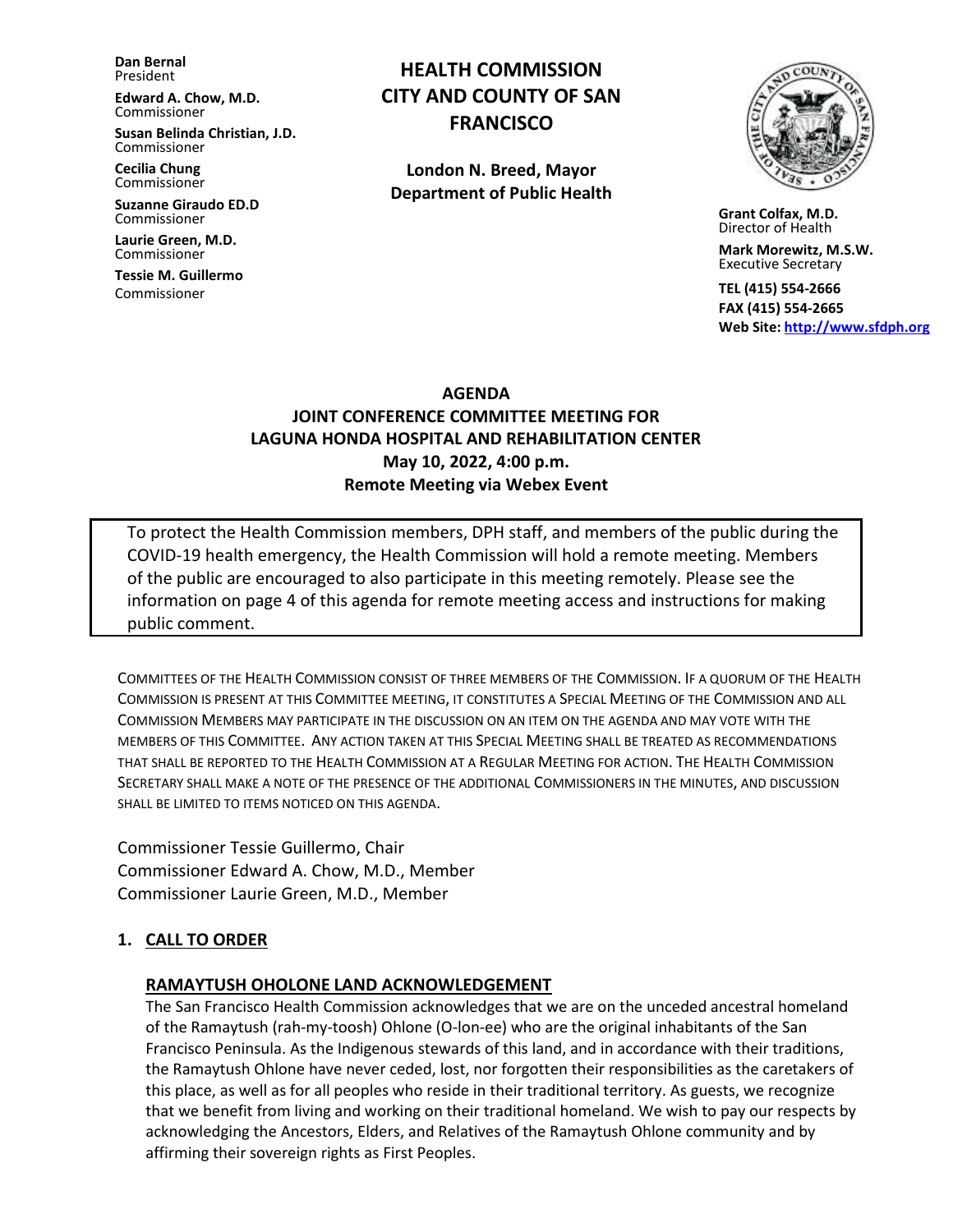### **2. FOR ACTION: APPROVAL OF MINUTES FOR MEETING OF MARCH 8, 2022**

*\*Minutes of the meeting of March 8, 2022*

## **3. GENERAL PUBLIC COMMENT:**

*AT THIS TIME, MEMBERS OF THE PUBLIC MAY ADDRESS THE LAGUNA HONDA HOSPITAL JOINT CONFERENCE COMMITTEE (LHH JCC) ON ITEMS OF INTEREST TO THE PUBLIC THAT ARE WITHIN THE SUBJECT MATTER JURISDICTION OF THE LAGUNA HONDA HOSPITAL JOINT CONFERENCE COMMITTEE THAT ARE NOT ON THIS MEETING AGENDA. WITH RESPECT TO AGENDA ITEMS, YOUR OPPORTUNITY TO ADDRESS THE LAGUNA HONDA HOSPITAL JOINT CONFERENCE COMMITTEE WILL BE AFFORDED WHEN THE ITEM IS REACHED IN THE MEETING. EACH MEMBER OF THE PUBLIC MAY ADDRESS THE LAGUNA HONDA HOSPITAL JOINT CONFERENCE COMMITTEE FOR UP TO THREE MINUTES. THE BROWN ACT FORBIDS A COMMISSION FROM TAKING ACTION OR DISCUSSING ANY ITEM NOT APPEARING ON THE POSTED AGENDA, INCLUDING THOSE ITEMS RAISED AT PUBLIC COMMENT.* PLEASE SEE PAGE 4 OF THIS AGENDA FOR INFORMATION REGARDING INSTRUCTIONS FOR MAKING PUBLIC COMMENT.

### **4. FOR DISCUSSION: EXECUTIVE TEAM REPORT**

(Michael T. Phillips, Chief Executive Officer) *\* Executive Team Report*

THE LHH JCC WILL RECEIVE A SUMMARY OF ACTIVITIES AND OPERATIONS OF LAGUNA HONDA HOSPITAL INCLUDING STATE OF THE HOSPITAL, BUDGET AND FINANCE, INITIATIVES AND MILESTONES, PERFORMANCE IMPROVEMENT, EVENTS AND RECOGNITION.

## **5. FOR DISCUSSION: REGULATORY AFFAIRS REPORT**

(Nawzaneen Talai, Chief Quality Officer)

THE LHH JCC WILL REVIEW AND DISCUSS THE MARCH AND APRIL 2022 REGULATORY AFFAIRS STATUS REPORT.

### **6. FOR DISCUSSION: PRESENTATION: PHARMACY UPDATE**

(Michelle Fouts, Director of Pharmacy)

THE LHH JCC WILL REVIEW AND DISCUSS A PRESENTATION ON THE LAGUNA HONDA HOSPITAL PHARMACY DEPARTMENT AND MEDICAL ERROR REDUCTION.

### **7. CLOSED SESSION**

- A) Public comments on all matters pertaining to the Closed Session. (San Francisco Administrative Code Section 67.15).
- B) Vote on whether to hold a Closed Session. (Action Item)
- C) Closed Session Pursuant to Evidence Code Sections 1156, 1156.1, 1157, 1157.5, 1157.6, and 1157.7; Health and Safety Code Section 1461; San Francisco Administrative Code Sections 67.5, 67.8, 67.8-1, and 67.10; and California Constitution, Article I, Section 1.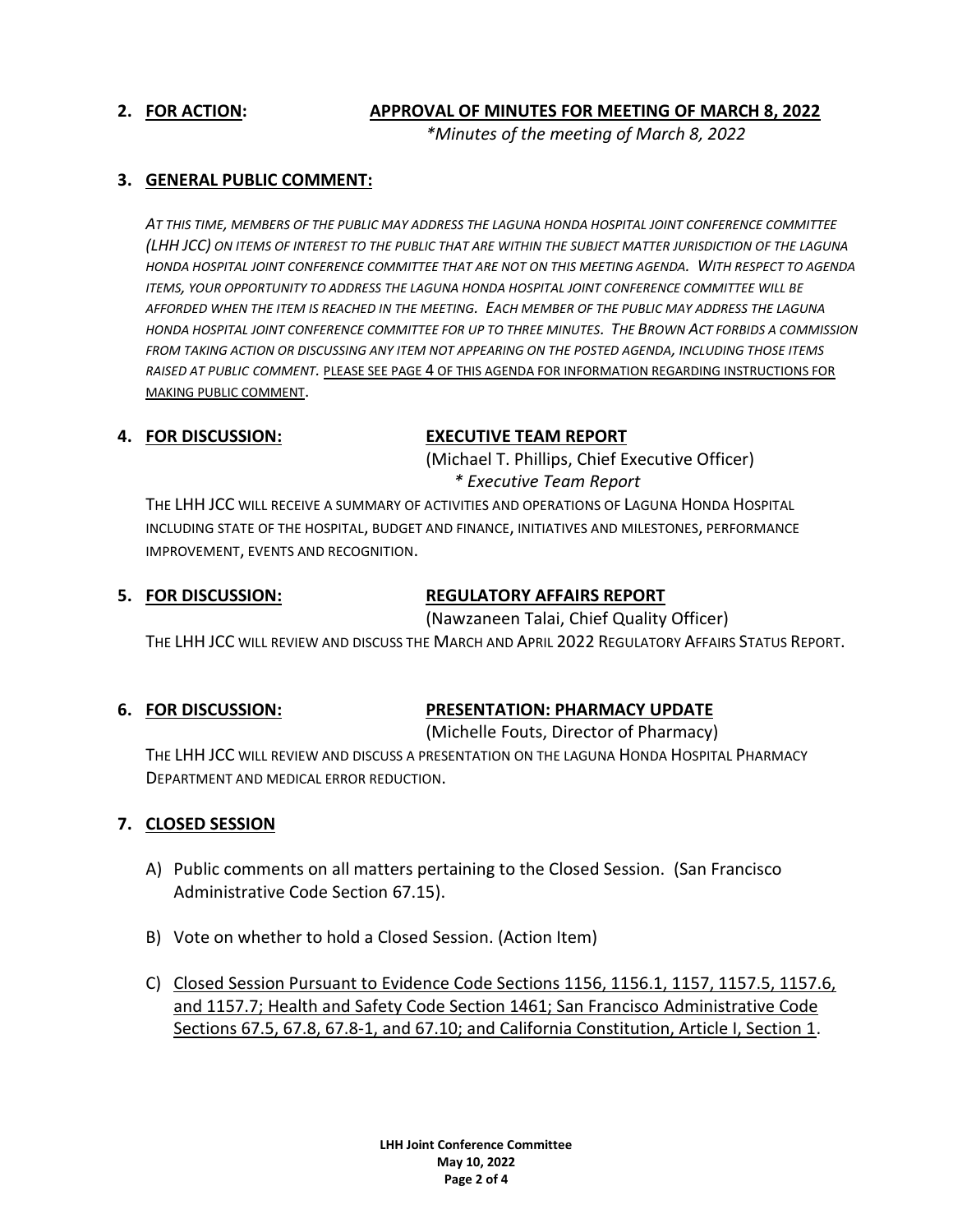| <b>FOR ACTION:</b> | <b>CONSIDERATION OF MEDICAL STAFF</b><br><b>CREDENTIALING MATTERS</b><br>(Lisa Hoo, MD)                                 |
|--------------------|-------------------------------------------------------------------------------------------------------------------------|
| <b>FOR ACTION:</b> | <b>CONSIDERATION OF MEDICAL QUALITY IMPROVEMENT</b><br>(Daniela Kim, MD)                                                |
| <b>FOR ACTION:</b> | <b>CONSIDERATION OF PERFORMANCE IMPROVEMENT</b><br>AND PATIENT SAFETY REPORTS AND PEER REVIEWS<br>(Wilmie Hathaway, DO) |

## **RECONVENE IN OPEN SESSION**

- 1. Discussion and Vote to elect whether to disclose any portion of the closed session discussion that is not confidential under Federal or State law, The Charter, or Non-Waivable Privilege (San Francisco Administrative Code Section 67.12(a).) (Action item)
- 2. Possible report on action taken in closed session (Government Code Sections 54957.1(a) and 54957.7(b) and San Francisco Administrative Code Section 67.12(b).

# **8. FOR ACTION: POSSIBLE DISCLOSURE OF CLOSED SESSION INFORMATION**

DISCUSSION AND VOTE IN OPEN SESSION TO ELECT WHETHER TO DISCLOSE ANY PORTION OF THE CLOSED SESSION DISCUSSION THAT IS NOT CONFIDENTIAL UNDER FEDERAL OR STATE LAW, THE CHARTER, OR NON-WAIVABLE PRIVILEGE (SAN FRANCISCO ADMINISTRATIVE CODE SECTION 67.12(A)); AND POSSIBLE DISCLOSURE.

## **9. ADJOURNMENT**

**\* Explanatory documents are available at the Health Commission Office, 101 Grove Street, Room #311. If any materials related to an item on this agenda have been distributed to the Laguna Honda Hospital Joint Conference Committee after distribution of the agenda packet, those materials are available for public inspection at the Health Commission Office at the address above during normal business hours.**

If you require special listening devices, American Sign Language interpreters and readers, large print copy of agenda or other special services, please advise Laguna Honda Administration at (415) 759-2363, at least 72 hours prior to the meeting. Late requests will be honored, if possible.

### Know Your Rights Under the Sunshine Ordinance

The Government's duty is to serve the public, reaching its decisions in full view of the public. Commissions, boards, councils and other agencies of the City and County exist to conduct the people's business. This ordinance assures that deliberations are conducted before the people and that City operations are open to the people's review.

> **LHH Joint Conference Committee May 10, 2022 Page 3 of 4**